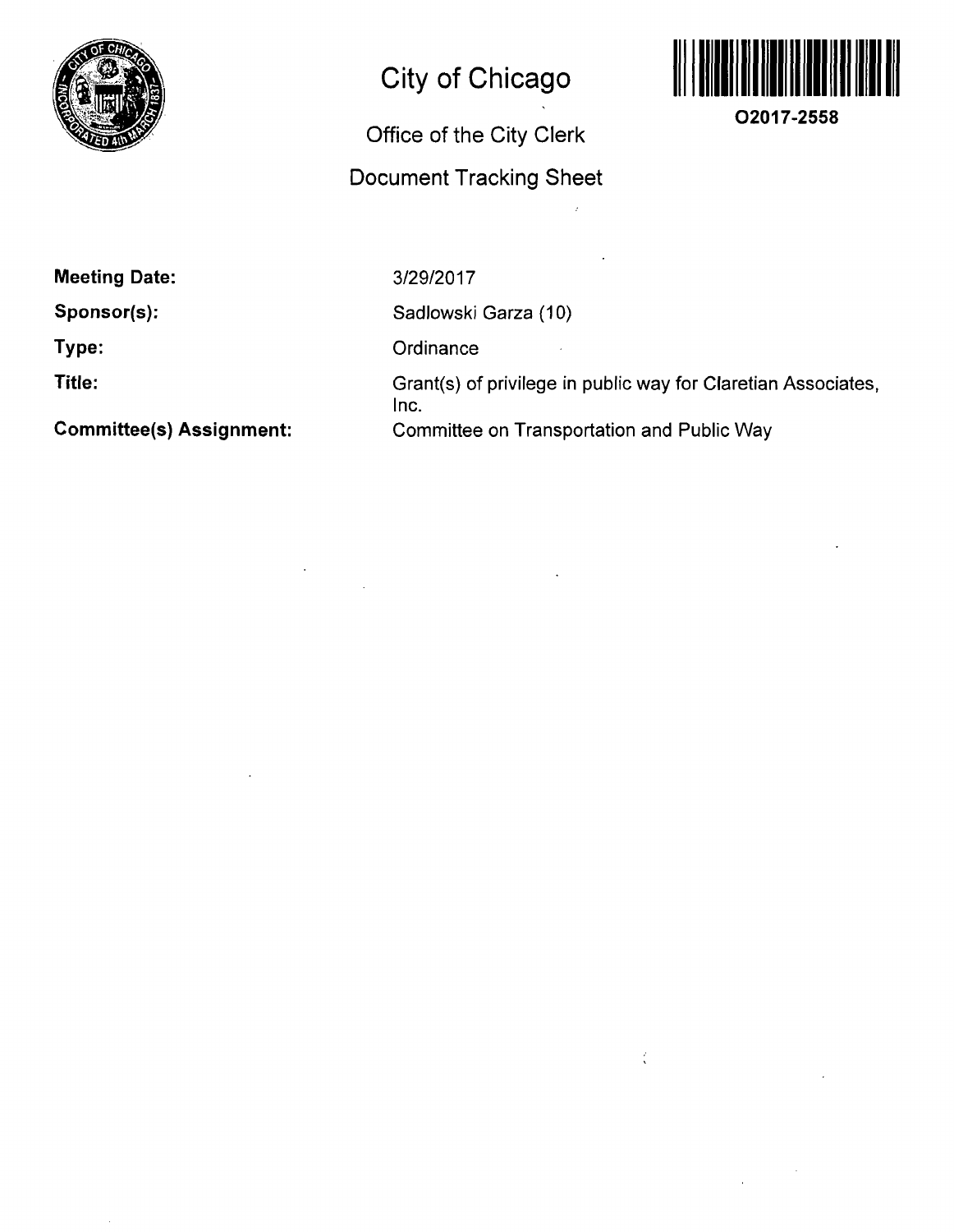**ORDINANCE** CLARETIAN ASSOCIATES, INC Acct. No. 71514 - 2 Permit No. 1126545

Be It Ordained by the City Council of the City of Chicago:

SECTION 1. Permission and authority are hereby given and granted to CLARETIAN ASSOCIATES, INC, upon the terms and subject to the conditions of this ordinance to maintain and use, as now constructed, eight (8) Step(s) on the public right-of-way adjacent to its premises known as 9100 S. Burley Ave..

Said Step(s) at S. Burley measure(s):

One (1) at eighteen point five (18.5) feet in length, and three point eight three (3.83) feet in width for a total of seventy point eight six (70.86) square feet.

Four (4) at four (4) feet in length, and one (1) foot in width for a total of sixteen (16) square feet.

One (1) at six (6) feet in length, and one (1) foot in width for a total of six (6) square feet.

Said Step(s) at e.91st measure(s):

One (1) at five point eight three (5.83) feet in length, and one (1) foot in width for a total of five point eight three (5.83) square feet.

One (1) at four (4) feet in length, and one (1) foot in width for a total of four (4) square feeL

The location of said privilege shall be as shown on prints kept on file with the Department of Business Affairs and Consumer Protection and the Office of the City Clerk.

Said privilege shall be constructed in accordance with plans and specifications approved by the Department of Transportation (Division of Project Development).

This grant of privilege in the public way shall be subject to the provisions of Section 10-28-015 and all other required provisions of the Municipal Code of Chicago.

The grantee shall pay to the City of Chicago as compensation for the privilege #1126545 herein granted the sum of three thousand two hundred (\$3,200.00) per annum in advance.

A 25% penalty will be added for payments received after due date.

The permit holder agrees to hold the City of Chicago harmless for any damage, relocation or replacement costs associated with damage, relocation or removal of private property caused by the City performing work in the public way.

Authority herein given and granted for a period of five (5) years from and after 02/15/2017.

 $A$ ldermar $\sqrt{\frac{\text{MOM}}{\text{A}\text{MOM}}\text{MOM}}$ 

Susan Sadlowski Garza 10th Ward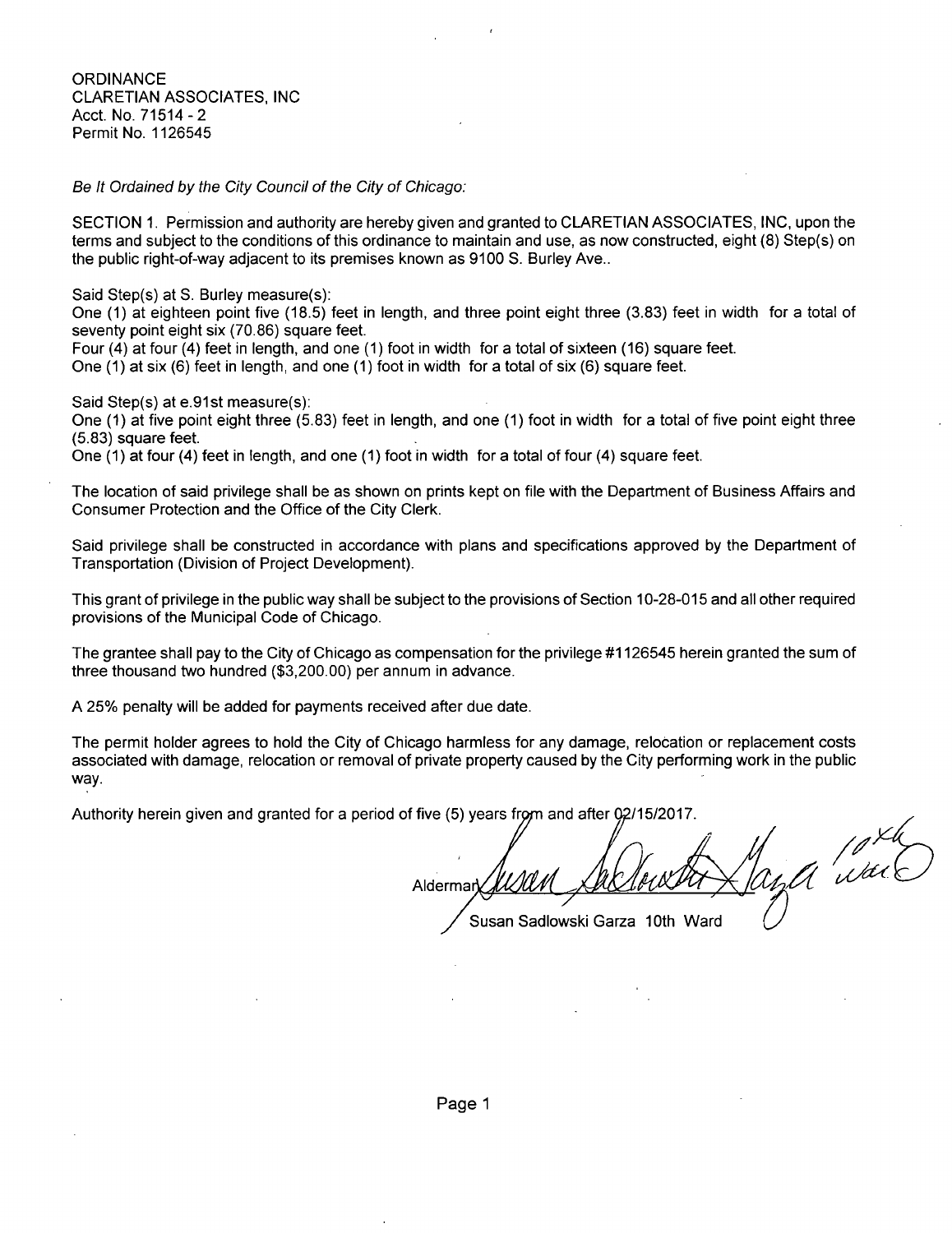